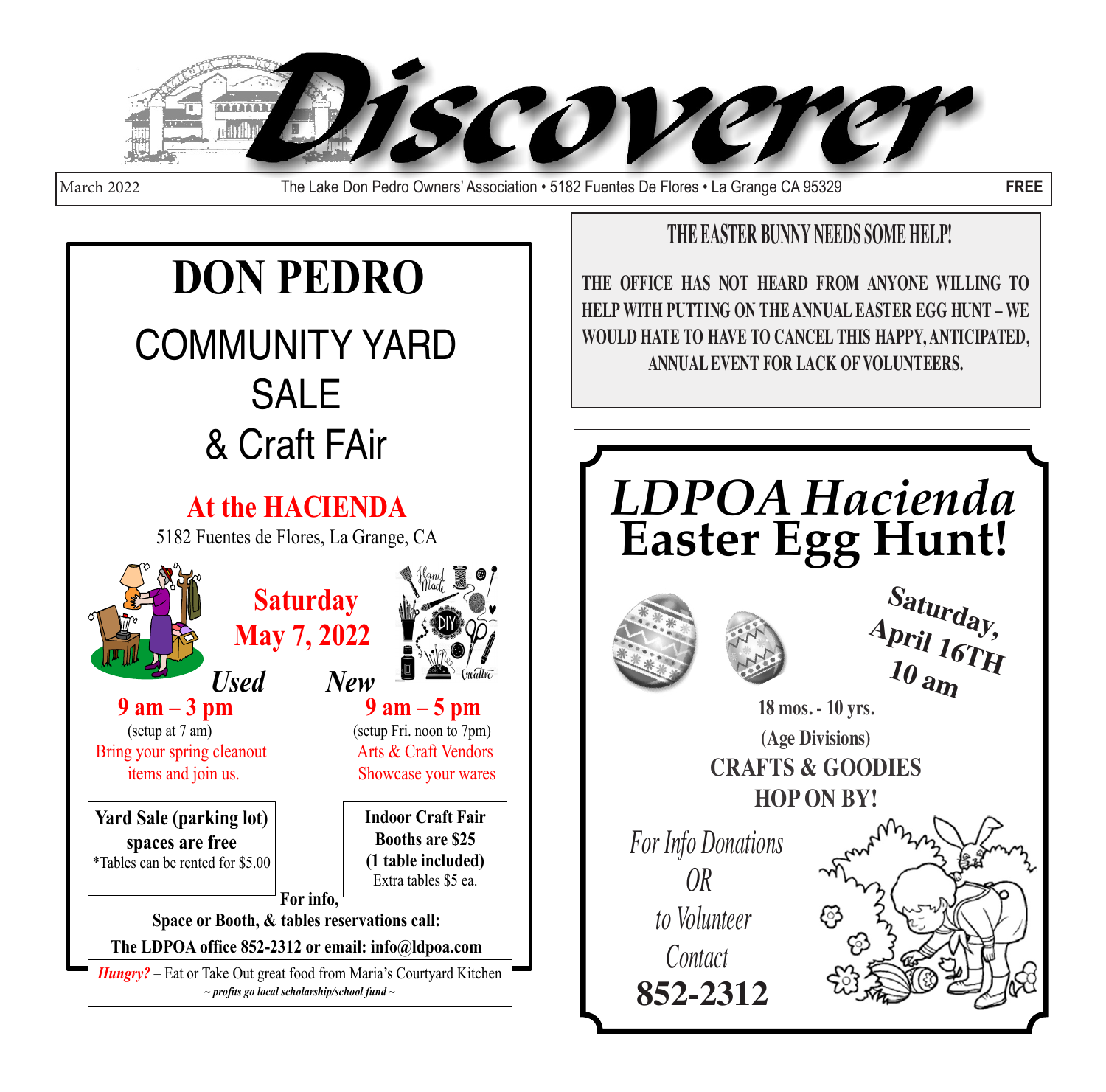|                                                                                                   | <b>LAKE DON PEDRO OWNERS ASSOCIATION</b>                                                  |                            |  |  |  |  |
|---------------------------------------------------------------------------------------------------|-------------------------------------------------------------------------------------------|----------------------------|--|--|--|--|
| <b>Balance Sheet</b>                                                                              |                                                                                           |                            |  |  |  |  |
| As of January 31, 2022                                                                            |                                                                                           |                            |  |  |  |  |
|                                                                                                   | ACCRUAL BASIS (Quickbooks data converted to Fund Accounting Format - Not Reviewed by CPA) |                            |  |  |  |  |
|                                                                                                   | <b>Operations Fund</b>                                                                    | Replacement<br><b>Fund</b> |  |  |  |  |
| <b>ASSETS</b>                                                                                     |                                                                                           |                            |  |  |  |  |
| Checking & Savings                                                                                |                                                                                           |                            |  |  |  |  |
| Petty Cash                                                                                        | 2,425.75                                                                                  |                            |  |  |  |  |
| <b>BAC</b> - Operating                                                                            | 293.974.23                                                                                |                            |  |  |  |  |
| Reserve - BAC (savings)                                                                           |                                                                                           | 621,745.86                 |  |  |  |  |
| Assessments Receivable, less Allowance for Doubtful Accounts<br>$( $135, 182.36 - $119, 679.58 )$ | 15.502.78                                                                                 |                            |  |  |  |  |
| Prepaid Insurance                                                                                 | 35,669.81                                                                                 |                            |  |  |  |  |
| Undeposited Funds (received but not deposited)                                                    | 130.00                                                                                    |                            |  |  |  |  |
| <b>Total Assets</b>                                                                               | \$347,702.57                                                                              | \$621,745.86               |  |  |  |  |
| <b>LIABILITIES</b>                                                                                |                                                                                           |                            |  |  |  |  |
| <b>Accounts Payable</b>                                                                           | 2.916.89                                                                                  |                            |  |  |  |  |
| <b>Refundable Deposits</b>                                                                        | 18.738.50                                                                                 |                            |  |  |  |  |
| Payroll Liabilities (Employer P/R Taxes)                                                          | 1.96                                                                                      |                            |  |  |  |  |
| Workers Comp                                                                                      | 4.081.42                                                                                  |                            |  |  |  |  |
|                                                                                                   | 27,000.00                                                                                 |                            |  |  |  |  |
| <b>Accrued ACC Legal Expense</b>                                                                  | 12.905.75                                                                                 |                            |  |  |  |  |
| Other Liabilities                                                                                 |                                                                                           |                            |  |  |  |  |
| <b>Total Liabilities</b>                                                                          | 65,644.52                                                                                 |                            |  |  |  |  |
| <b>FUND BALANCE</b>                                                                               | 282,058.05                                                                                | 621,745.86                 |  |  |  |  |

|                                                 |                                                                                           | <b>Statements of Revenues, Expenses</b> |                      |              |                      |                      |            |              |           |  |
|-------------------------------------------------|-------------------------------------------------------------------------------------------|-----------------------------------------|----------------------|--------------|----------------------|----------------------|------------|--------------|-----------|--|
|                                                 |                                                                                           | and Changes In Fund Balances            |                      |              |                      |                      |            |              |           |  |
|                                                 | ACCRUAL BASIS (Quickbooks data converted to Fund Accounting Format - Not Reviewed by CPA) | January 2022                            |                      |              |                      |                      |            |              |           |  |
|                                                 |                                                                                           |                                         |                      |              |                      |                      |            |              |           |  |
|                                                 |                                                                                           |                                         |                      |              |                      |                      |            |              |           |  |
|                                                 | Operations                                                                                | Replacement                             | <b>Operations</b>    | Replacement  | <b>Total Funds</b>   | Annual               |            |              |           |  |
|                                                 | Fund Current                                                                              | Fund Current                            | Fund<br>Year         | Fund         | Year To Date         | Budget               |            |              |           |  |
|                                                 | Month                                                                                     | Month                                   | To Date              | Year To Date |                      |                      |            |              |           |  |
|                                                 |                                                                                           |                                         |                      |              |                      |                      |            |              |           |  |
|                                                 |                                                                                           |                                         |                      |              |                      |                      |            |              |           |  |
| <b>REVENUES</b>                                 |                                                                                           |                                         |                      |              |                      |                      |            |              |           |  |
|                                                 |                                                                                           |                                         |                      |              |                      |                      |            |              |           |  |
| Assessments                                     | 0.00                                                                                      | 0.00                                    | 282,200.00           | 30,000.00    | 312,200.00<br>450.00 | 312,200.00           |            |              |           |  |
| Plan Check Income                               | 0.00                                                                                      |                                         | 450.00               |              |                      | 0.00                 |            |              |           |  |
| Apartment Rental                                | 450.00                                                                                    |                                         | 9,875.00             |              | 9,875.00             | 5,000.00             |            |              |           |  |
| Hall Rental                                     | $-119.00$<br>687.00                                                                       |                                         | 1,544.00             |              | 1,544.00<br>4 499 00 | 500.00<br>6.000.00   |            |              |           |  |
| Office Rental                                   |                                                                                           |                                         | 4.499.00             |              |                      |                      |            |              |           |  |
| Interest Income - Receivables                   | 246.25                                                                                    |                                         | 1.883.84             |              | 188384               | 5.000.00             |            |              |           |  |
| Interest Income - Bank                          | 2.89                                                                                      | 84.46                                   | 22.71                | 590.11       | 612.82               | 1.000.00             | 87.35      |              |           |  |
| Other Income                                    | 364.60                                                                                    |                                         | 7.832.96             |              | 7.832.96             | 2.000.00             |            |              |           |  |
| Late Fees                                       | 0.00                                                                                      |                                         | 5,660.08             |              | 5.660.08             | 5,500.00             |            |              |           |  |
| Fines                                           | 750.00                                                                                    |                                         | 4,250.00             |              | 4,250.00             | 0.00                 |            |              |           |  |
| <b>Transfer Fees</b>                            | 1,960.00                                                                                  |                                         | 16,940.00            |              | 16,940.00            | 21,000.00            | 4,426.20   |              |           |  |
|                                                 |                                                                                           |                                         |                      |              |                      |                      |            |              |           |  |
| <b>Total Revenues</b>                           | 4,341.74                                                                                  | 84.46                                   | 335,157.59           | 30,590.11    | 365,747.70           | 358,200.00           | 365,747.70 |              |           |  |
|                                                 |                                                                                           |                                         |                      |              |                      |                      |            |              |           |  |
|                                                 |                                                                                           |                                         |                      |              |                      |                      |            |              |           |  |
| <b>EXPENSES</b>                                 |                                                                                           |                                         |                      |              |                      |                      |            |              |           |  |
|                                                 |                                                                                           |                                         |                      |              |                      |                      |            |              |           |  |
| <b>Bad Debt Expense</b>                         | 1,000.00                                                                                  |                                         | 7,000.30             |              | 7,000.30             | 12,000.00            |            |              |           |  |
| <b>Board Expenses</b>                           | 0.00                                                                                      |                                         | 379.85               |              | 379.85               | 500.00               |            |              |           |  |
| Copier Costs                                    | 203.25                                                                                    |                                         | 1.502.86             |              | 1.502.86             | 2.500.00             |            |              |           |  |
| Office Supplies                                 | 59.58                                                                                     |                                         | 2.862.40             |              | 2.862.40             | 3.000.00             |            |              |           |  |
| Office Salaries                                 | 4.078.00                                                                                  |                                         | 38.174.75            |              | 38.174.75            | 55,000.00            |            |              |           |  |
| Travel / Mileage                                | 0.00                                                                                      |                                         | 550.62               |              | 550.62               | 0.00                 |            |              |           |  |
| Legal                                           | 0.00                                                                                      |                                         | 0.00                 |              | 0.00                 | 3,000.00             |            |              |           |  |
| Accounting                                      | 0.00                                                                                      |                                         | 2,045.00             |              | 2,045.00             | 5,400.00             |            |              |           |  |
| Discoverer Expenses                             | 502.00                                                                                    |                                         | 6.521.81             |              | 6,521.81             | 11,000.00            |            |              |           |  |
| Computer / Internet                             | 512.94                                                                                    |                                         | 5,877.65             |              | 5,877.65             | 8.000.00             |            |              |           |  |
| Flection                                        | 0.00                                                                                      |                                         | 100.00               |              | 100.00               | 7.000.00             |            |              |           |  |
| Collections                                     | 0.00                                                                                      |                                         | 2.774.00             |              | 2.774.00             | 4,000.00             |            |              |           |  |
| <b>Public Relations</b>                         | 0.00                                                                                      |                                         | 125.00               |              | 125.00               | 500.00               |            |              |           |  |
| Postage & Delivery                              | 100.00                                                                                    |                                         | 1,997.80             |              | 1,997.80             | 2,000.00             |            |              |           |  |
| Merchant Fees                                   | 258.05                                                                                    |                                         | 3,789.58             |              | 3,789.58             | 4,000.00             |            |              |           |  |
| Insurance                                       | 2,975.07                                                                                  |                                         | 20,825.49            |              | 20,825.49            | 36,000.00            |            |              |           |  |
|                                                 |                                                                                           |                                         |                      |              |                      |                      |            |              |           |  |
| Taxes / License / Filing Fees                   | 587.50<br>404.43                                                                          |                                         | 9,185.50<br>3.158.60 |              | 9,185.50<br>3158.60  | 8,000.00<br>1,600.00 |            |              |           |  |
| Workers Comp Insurance                          | 3.920.00                                                                                  |                                         | 33,712.00            |              | 33,712.00            | 58,000.00            |            |              |           |  |
| Hacienda Maintenance Salary                     |                                                                                           |                                         |                      |              |                      |                      |            |              |           |  |
| Pool Monitor Salary                             | 0.00                                                                                      |                                         | 7,351.50             |              | 7.351.50             | 6,000.00             |            |              |           |  |
| Janitorial Salary                               | 1,333.00                                                                                  |                                         | 9,695.88             |              | 9,695.88             | 15,000.00            |            |              |           |  |
| Payroll Tax Expense                             | 1,325.60                                                                                  |                                         | 8,318.39             |              | 8,318.39             | 14,000.00            |            |              |           |  |
| Salary Expenses - Other                         | 3,000.00                                                                                  |                                         | 8,478.25             |              | 8,478.25             | 8,000.00             |            |              |           |  |
| Electic (Hacienda)                              | 1,567.77                                                                                  |                                         | 13,387.36            |              | 13,387.36            | 20,500.00            |            |              |           |  |
| Electric (Well)                                 | 81.68                                                                                     |                                         | 1.989.98             |              | 1,989.98             | 4.000.00             |            |              |           |  |
| Flectric (Fl Prado)                             | 95.83                                                                                     |                                         | 627.30               |              | 62730                | 1,000.00             |            |              |           |  |
| Electric (Barn)                                 | 13.86                                                                                     |                                         | 72.57                |              | 72.57                | 100.00               |            |              |           |  |
| Water (El Prado)                                | 222.61                                                                                    |                                         | 1,494.61             |              | 1,494.61             | 1,700.00             |            |              |           |  |
| Reserve Study                                   | 0.00                                                                                      |                                         | 0.00                 |              | 0.00                 | 300.00               |            |              |           |  |
| Propane                                         | 0.00                                                                                      |                                         | 95.00                |              | 95.00                | 1,000.00             |            |              |           |  |
| <b>Trash Removal</b>                            | 421.31                                                                                    |                                         | 2,527.86             |              | 2,527.86             | 4,500.00             |            |              |           |  |
| Office Telephone                                | 278.12                                                                                    |                                         | 2,445.31             |              | 2,445.31             | 3,500.00             |            |              |           |  |
| Hacienda Miscellaneous Expense                  | 0.00                                                                                      |                                         | 142.80               |              | 142.80               | 0.00                 |            |              |           |  |
| Hacienda Maintenance Supplies                   | 205.33                                                                                    |                                         | 2.722.94             |              | 2.722.94             | 5,000.00             |            |              |           |  |
| Hacienda Maintenance Repairs                    | 0.00                                                                                      |                                         | 2.424.55             |              | 2.424.55             | 2,000.00             |            |              |           |  |
| Reserve Project Expenses                        | 3,212.89                                                                                  |                                         | 7,612.89             |              | 7,612.89             | 0.00                 |            |              |           |  |
| Hacienda Landscaping                            | 0.00                                                                                      |                                         | 0.00                 |              | 0.00                 | 0.00                 |            |              |           |  |
| Septic Maintenance                              | 0.00                                                                                      |                                         | 157.11               |              | 157.11               | 300.00               |            |              |           |  |
| Well Water & Septic Testing                     | 215.66                                                                                    |                                         | 3,299.53             |              | 3,299.53             | 6.000.00             |            |              |           |  |
| Maintenance Equipment                           | 0.00                                                                                      |                                         | 517.19               |              | 517.19               | 500.00               |            |              |           |  |
| Well Maintenance                                | 0.00                                                                                      |                                         | 0.00                 |              | 0.00                 | 500.00               |            |              |           |  |
| Hacienda - Security                             | 172.68                                                                                    |                                         | 679.10               |              | 679.10               | 1.500.00             |            |              |           |  |
| Pool Maintenance                                | 0.00                                                                                      |                                         | 930.31               |              | 930.31               | 2,000.00             |            |              |           |  |
| Small Apartment (B)                             | 47.92                                                                                     |                                         | 240.41               |              | 240.41               | 400.00               |            |              |           |  |
| Large Apartment (A)                             | 127.63                                                                                    |                                         | 320.12               |              | 320.12               | 400.00               |            |              |           |  |
| Pest & Weed Control                             |                                                                                           |                                         | 1.365.00             |              |                      |                      |            |              |           |  |
|                                                 | 149.00<br>142.79                                                                          |                                         | 2.086.42             |              | 1,365.00<br>2.086.42 | 1,000.00<br>2.000.00 |            |              |           |  |
| Janitorial Supplies<br>General Park Maintenance | 45.75                                                                                     |                                         | 1.051.60             |              | 1.051.60             | 2,000.00             |            |              |           |  |
| Covid-19 payroll expenses                       |                                                                                           |                                         |                      |              |                      |                      |            |              |           |  |
|                                                 | 0.00                                                                                      |                                         | 0.00                 |              | 0.00                 | 0.00                 |            |              |           |  |
| Payroll Expenses                                | 0.00                                                                                      |                                         | 1,520.00             |              | 1,520.00             | 3,500.00             |            |              |           |  |
|                                                 |                                                                                           |                                         |                      |              |                      |                      |            |              |           |  |
| <b>Total Expenses</b>                           | 27,260.25                                                                                 | 0.00                                    | 222,137.19           | 0.00         | 222,137.19           | 328,200.00           |            |              |           |  |
|                                                 |                                                                                           |                                         |                      |              |                      |                      |            |              |           |  |
| Excess (Deficiency) of Revenues Over            | $-22,918.51$                                                                              | 84.46                                   | 113,020.40           | 30,590.11    | 143,610.51           |                      |            |              |           |  |
| Expenses                                        |                                                                                           |                                         |                      |              |                      |                      |            |              |           |  |
|                                                 |                                                                                           |                                         |                      |              |                      |                      | 143,610.51 | $-22,834.05$ | 18,090.11 |  |
|                                                 |                                                                                           |                                         |                      |              |                      |                      |            |              |           |  |
| <b>Board-Approved Interfund</b>                 | (2,500.00)                                                                                | 2,500.00                                | 12,500.00            | (12, 500.00) |                      |                      |            |              |           |  |
| <b>Reclassifications and Transfers</b>          |                                                                                           |                                         |                      |              |                      |                      |            |              |           |  |
|                                                 |                                                                                           |                                         |                      | (0.25)       | (0.25)               |                      |            |              |           |  |
| Timing Adjustment from 6/30/21                  |                                                                                           |                                         | (18.715.35)          |              | (18, 715.35)         |                      |            |              |           |  |
|                                                 |                                                                                           |                                         |                      |              |                      |                      |            |              |           |  |
| <b>Fund Balance (Deficit) Beginning of</b>      |                                                                                           |                                         | 175,253.00           | 603,656.00   | 778,909.00           |                      |            |              |           |  |
| <b>Fiscal Year</b>                              |                                                                                           |                                         |                      |              |                      |                      |            |              |           |  |
|                                                 |                                                                                           |                                         |                      |              |                      |                      |            |              |           |  |
|                                                 |                                                                                           |                                         |                      |              |                      |                      |            |              |           |  |
| Fund Balance (Deficit) Month End                | 5(25, 418.51)                                                                             | 2,584.46                                | \$282,058.05         | \$621,745.86 | 903.803.91<br>Ś      |                      | 903,803.91 |              |           |  |
|                                                 |                                                                                           |                                         |                      |              |                      |                      |            |              |           |  |
|                                                 |                                                                                           |                                         |                      |              |                      |                      |            |              |           |  |
|                                                 |                                                                                           |                                         |                      |              |                      |                      |            |              |           |  |
|                                                 |                                                                                           |                                         |                      |              |                      |                      |            |              |           |  |
|                                                 |                                                                                           |                                         |                      |              |                      |                      |            |              |           |  |

#### **PRESIDENT'S NOTES:**

It is with great pleasure that I can write about one of the families that are special to our community, the community in which they live and our Owners Association. I am speaking of the family headed by Maria Navarro. You may have seen her without knowing who she is or what she and her family does. At most of the association sponsored events it is she and her family selling the delicious Mexican dishes, it is she and her family that organizes the craft fairs at the Hacienda.

In talking with Maria, she could not understand why anyone would want to write an article about her and her family. She says and I quote, "I do not do anything special", well she does, just read on.

All of the profits from the selling of their dinners and craft fairs are donated to the children of the Lake Don Pedro area. These funds are held by the Association with the understanding that Maria will be consulted as to how the money is spent.

This fund has been building for several years and has now built to several thousands. She has at various times considered improving playground equipment at El Prado Park, but due to the large expense of that endeavor she is now considering scholarships for some deserving students. Regardless of when and how the funds are used, Maria and her family will make sure that our community by way of our children will benefit.

It would be totally unfair of me not to mention her family, her daughter Cassy Carlson, her son's family Kevin, B.J. Carlson and their daughter Trinity Carlson and last but not least her friend Norma Sandlen, because they truly did help her and without them over the years none of these donations would be possible, even high school students worked and were given credit for hours of community service.

Maria moved out of Don Pedro area in 2012 but that did not stop her endeavor to help in her way the children of Lake Don Pedro.

We have a wonderful community with some wonderful people, I have always enjoyed meeting and getting to know them. If you get the opportunity to say hello to the family of Maria Navarro, do so, you will improve your day.

Yours Truly, Phyllis Cotta President, Lake Don Pedro Owners' Assoc.

## **Avoid the Mandatory Increase in Collections Charges Beginning January 1, 2022**

**Due to a change in California law as of January 1, 2022 we will no longer be allowed to handle our own delinquent account collections but must outsource to a professional collections agency. This will automatically add at least \$1500 in fees to the account being collected.**

**In addition, when once an account is submitted to a collection service the Association can no longer offer payment plans or waivers of any charges.**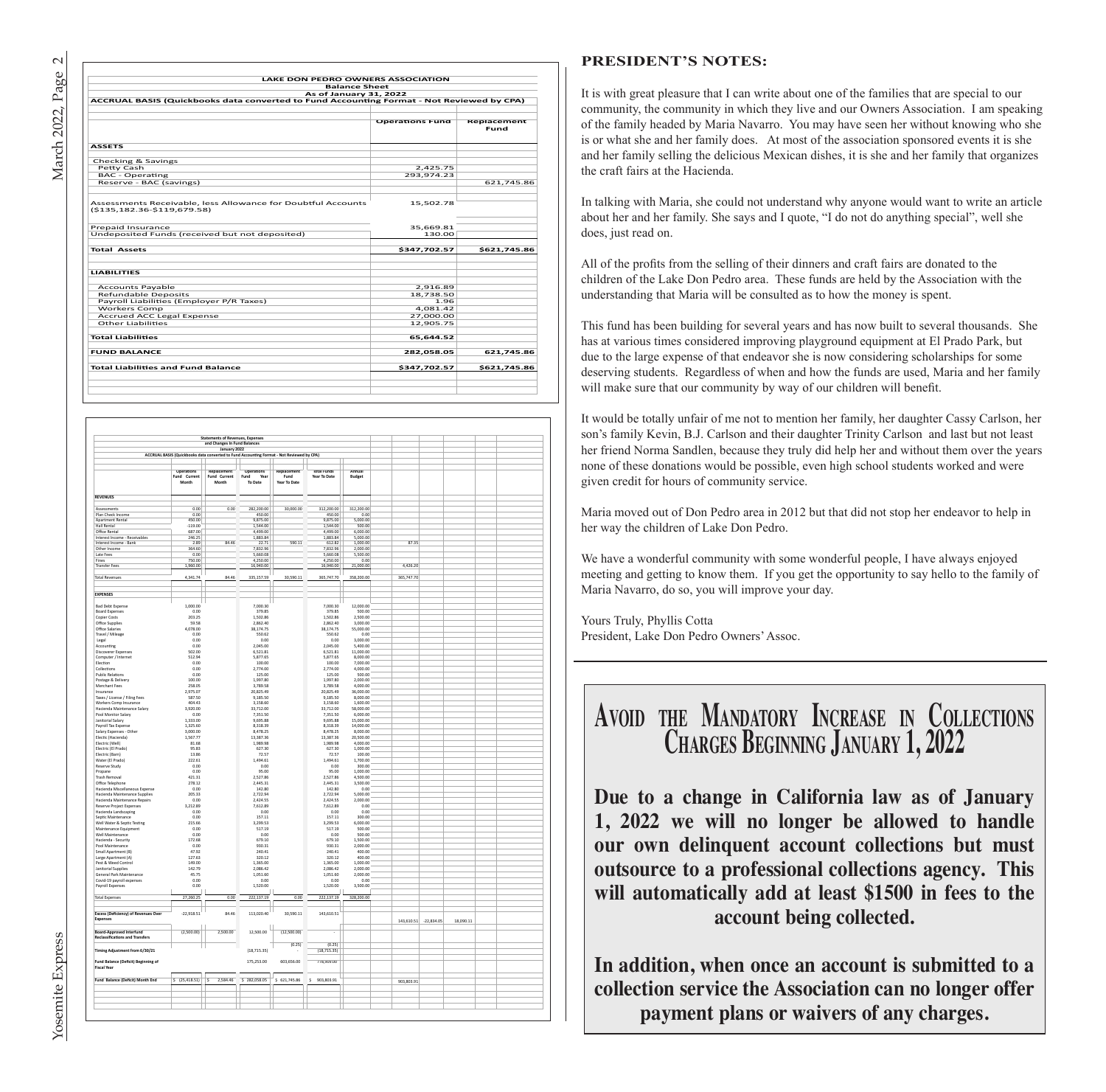#### **For up to date info check our FaceBook page at: facebook.com/ldpoa For the Hacienda Calendar go to our website at: www.ldpoa.com Office Schedule: Monday, Tuesday, Wednesday, Friday & Saturday from 9 am – 4:30 pm. Closed on Thursdays & Sundays. LDPOA Calendar of Events**  *March* • **HACIENDA EASTER** 16 **EGG HUNT 10 AM Saturday** 11 **Pavilion**, Kitchen &  **Friday** • Apts B Reserved  $11/19 - 11/21$  **Saturday • EASTER SUNDAY** 17  **Sunday LINE DANCING EXERCISE CLASS IS ONGOING** 12<sup>.</sup> Lounge Reserved **Saturday**  $\boxed{10}$   $\boxed{\,^{\bullet}$  Apts A & B Reserved **Thursday**  $\overline{8}$   $\overline{\phantom{1}^{8}$  Apt A Reserved **Friday** *April (cont)* **6** • Lounge Reserved **Sunday** • **ACC COMMITTEE** 8 **MEETS Tuesday** • **BOARD MEETING SCHEDULED, 6:00 PM AT THE HACIENDA** 9  **Wednesday**  $\overline{4}$   $\sqrt{\frac{4}{3/4}}$  - 3/7  **Friday** 26 **Pavilion & Kitchen Saturday**  *April* • **ACC COMMITTEE** 12 **MEETS Tuesday** • **BOARD MEETING SCHEDULED, 6:00 PM AT THE HACIENDA** 13  **Wednesday LINE DANCING EXERCISE CLASS IS ONGOING LAKE DON PEDRO OWNERS' ASSOCIATION Board of Directors Minutes of General Meeting Wednesday, November 10, 2021 6:00 PM EXECUTIVE SESSION – 5:00 PM** I. CALL TO ORDER – PLEDGE OF ALLEGIANCE President Phyllis Cotta called the meeting to order at 6:20 pm. Board Members present: President, Phyllis Cotta, VP Doug McLain, Treasurer-Jesse Forgues, Secretary, Dennis Dias, Directors, Larry King, Richard Perry Absent: Mike Rash, Director II. EXECUTIVE SESSION REPORT – Phyllis Cotta, President October 30, 2021 Executive Report- Vote and Approve officers November 10, 2021 Executive Report-Office Changes, Personnel III. APPROVAL OF MINUTES Approval of minutes for the 10/30/21 - Motion to approve minutes by Larry King, 2nd by Jesse Forgues. Passed Unanimous IV. TREASURER'S REPORT -Jesse Forgues, Treasurer October Operating Account ending balance of \$386,975.85; October Reserve Savings Account balance of \$613,990.81. Motion to approve by Doug McLain, 2nd by Dennis Dias Passed Unanimous V. COMMITTEE REPORTS 1. FACILITIES – Graffiti has been painted over. No other instances. 2. ACC – October 5 permits approved, 4 letters sent, 5 pending, closed 1, 2 fine re view hearings 2 ongoing fines. November: 3 permits approved, 6 letters sent, 4 pending, closed 6, 2 pending fines, 2 ongoing fines. 3. PARKS – No new updates 4. Entertainment/Activities Craft Fair being held on November 20/21. Community yard sale will be May 7, 2022 VI. UNFINISHED BUSINESS- None VII. NEW BUSINESS – Vote to authorize LDPOA staff to record liens on delinquent accounts. Doug McLain motioned to approve. 2nd by Dennis Dias. Passed Unanimous V111. OPEN FORUM – No Audience Members in attendance IX. NEXT MEETING DATE / ADJOURNED – meeting adjourned at 6:42 pm Motion to adjourn Dennis Dias, 2nd Richard Perry. Unanimous No December meeting scheduled. Holiday Break Next scheduled meeting is Wednesday, January 12, 2022 at 6:00 PM Respectfully submitted Chris Cox Chris Cox, on behalf of Dennis Dias, Secretary The foregoing minutes were approved by the Board of Directors on \_\_\_\_ • Pavilion, Lounge & Kithcen Reserved • Apt A Reserved  $5/14 - 5/15$ 16  **Saturday** • **COMMUNITY YARD SALE AND SPRING CRAFT FAIR 9 AM - 3PM** 1 **Sunday** *May* • **ACC COMMITTEE** 10 **MEETS Tuesday** • **BOARD MEETING SCHEDULED, 6:00 PM AT THE HACIENDA** 11  **Wednesday**

 $\overline{20}$  Apt A & B Reserved

 $\overline{21}$   $\cdot$  Pavilion, Lounge &

**27** • **POOL OPENS!** 

 **Friday**

 **Saturday**

**Friday**

• Lounge Reserved • Apt A Reserved  $4/2 - 4/3$ 

• Apt B Reserved  $\frac{4}{7}$  -  $\frac{4}{13}$ 

2 **Saturday**

 **Thursday**

**WE ARE HAVING EVENTS & GATHERINGS, BUT PLEASE NOTE: AS OF FEBRUARY 15, 2022: UNVACCINATED PERSONS ARE REQUIRED TO WEAR MASKS INDOORS AT PUBLIC OR COMMERCIAL ESTABLISHMENTS. SO, ANYONE WHO ENTERS OR USES THE HACIENDA FACILITIES WITHOUT A MASK IS ATTESTING THAT THEY ARE EXEMPT DUE TO HEALTH OR AGE RESTRICTIONS.**